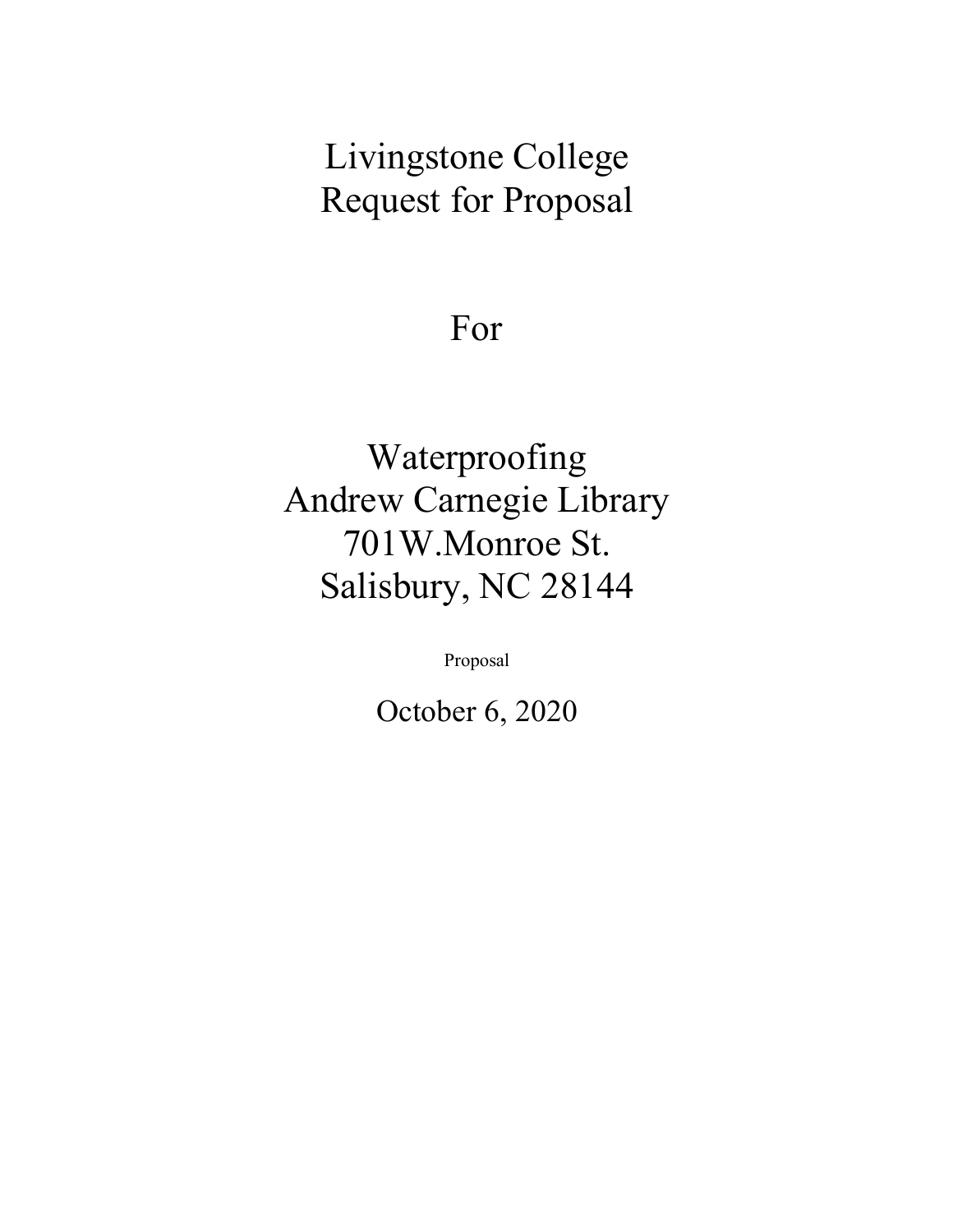## **General Information**

QUESTIONS: All inquiries for information regarding this solicitation should be directed to: Tasha Macklin, Director of Purchasing, tmacklin@livingstone.edu, Ph.: 704.216.6079.

DUE DATE: Sealed Proposals will be received until Monday**, November 01, 2020 at 2:00 PM**. Failure to submit proposals to the correct location by the designated date and hour will result in disqualification.

ADDRESS: Proposals should be mailed or hand delivered to: Livingstone College, Purchasing Office, 2<sup>rd</sup> Floor, Price Bld., and 701 West Monroe St. Salisbury, NC 28144. Reference "Proposal for "Andrew Carnegie Library" in the lower left corner of the return envelope or package.

In compliance with this Request for Proposal and to all the conditions imposed therein and hereby incorporated by reference, the undersigned offers and agrees to furnish the goods in accordance with the attached signed proposal and as mutually agreed upon by subsequent negotiation.

| FULL LEGAL NAME (PRINT)<br>(Company name as it appears with your Federal Taxpayer Number) |                         | FEDERAL TAXPAYER NUMBER (ID#)                            |                                                        |
|-------------------------------------------------------------------------------------------|-------------------------|----------------------------------------------------------|--------------------------------------------------------|
| <b>BUSINESS NAME/DBA NAME/TA NAME</b><br>(If different than the Full Legal Name)          |                         | FEDERAL TAXPAYER NUMBER<br>(If different than ID# above) |                                                        |
| <b>BILLING NAME</b><br>(Company name as it appears on your invoice)                       |                         | FEDERAL TAXPAYER NUMBER<br>(If different than ID# above) |                                                        |
| PURCHASE ORDER ADDRESS                                                                    |                         | PAYMENT ADDRESS                                          |                                                        |
| CONTACT NAME/TITLE (PRINT)                                                                |                         | SIGNATURE (IN INK)                                       | <b>DATE</b>                                            |
| <b>E-MAIL ADDRESS</b>                                                                     | <b>TELEPHONE NUMBER</b> | TOLL FREE TELEPHONE NUMBER                               | <b>FAX NUMBER TO RECEIVE</b><br><b>PURCHASE ORDERS</b> |

#### **Bid Bonds or Certified Funds are required and Performance Bonds or Certified Funds will be required of selected vendor**

#### **See section "Specific Requirements"**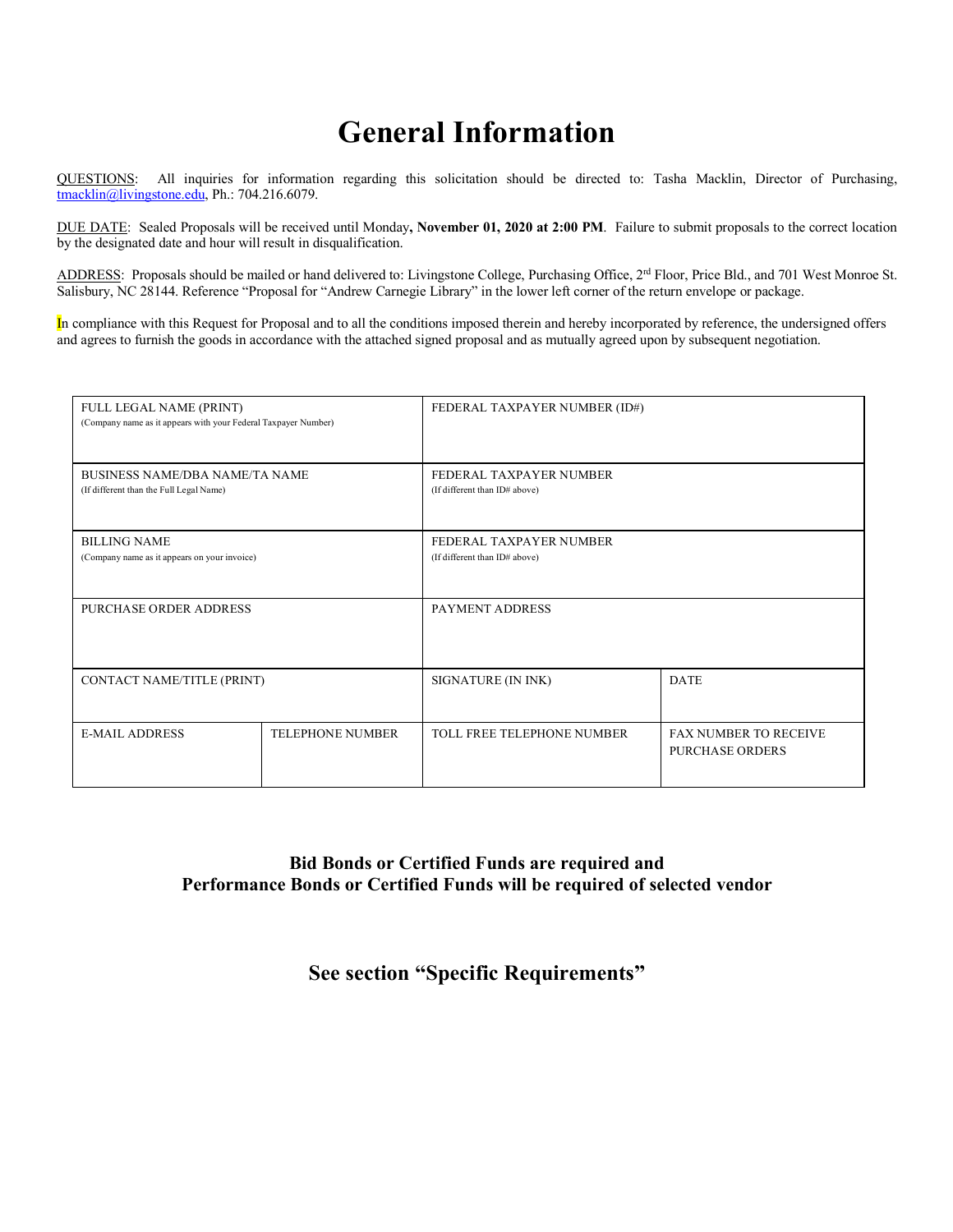### **PROJECT OVERVIEW**

The purpose of this Request for Proposal (RFP) is to solicit sealed proposals for the Waterproofing of Andrew Carnegie Library.

## **SCHEDULE OF EVENTS**

(Approximate)

 October 6, 20 - Request for Proposals (RFP) issued November 1, 20 -Date - Deadline for receipt of proposals November 10, 20 - Approval of selected proposal and Issuance of Purchase Order to selected vendor November 20, 20 - 12:00 Noon Start of Project February 1, 21 - Completion of Project (Must meet this deadline)

### **BACKGROUND**

The Andrew Carnegie Library on the campus of Livingstone College is listed on the National Register of Historic Places and located in the Livingstone College Historic District of Salisbury, NC, in the  $8<sup>th</sup>$  Congressional District, NC code 037, County of Rowan code 159. The Andrew Carnegie Library is in the 700 block of West Monroe Street, situated between Institute Street and South West Street. In line with the Department of the Interior (DOI) priorities, this historic resource is located on the campus of an accredited HBCU.

Built in the three-year period from 1905-1908, Andrew Carnegie Library is a three story brick building with classical portico and four tall, elegant columns ornamenting the front steps. Library patrons enter through double doors overhung with an arched window to arrive in the great room where our collection, classrooms, offices, media room, main reading room, small viewing room, and computer labs are located. The second floor, accessible by steps located to the right of the entrance foyer, houses the archive room, a large classroom, and toilets. Additional toilets are directly to the right upon entering the building. Authentic moldings add character to the tall ceilings and decorate the joining of the walls to the floors.

This is a grant-funded project that will help preserve and stabilize deterioration of the Andrew Carnegie Library on the campus of Livingstone College.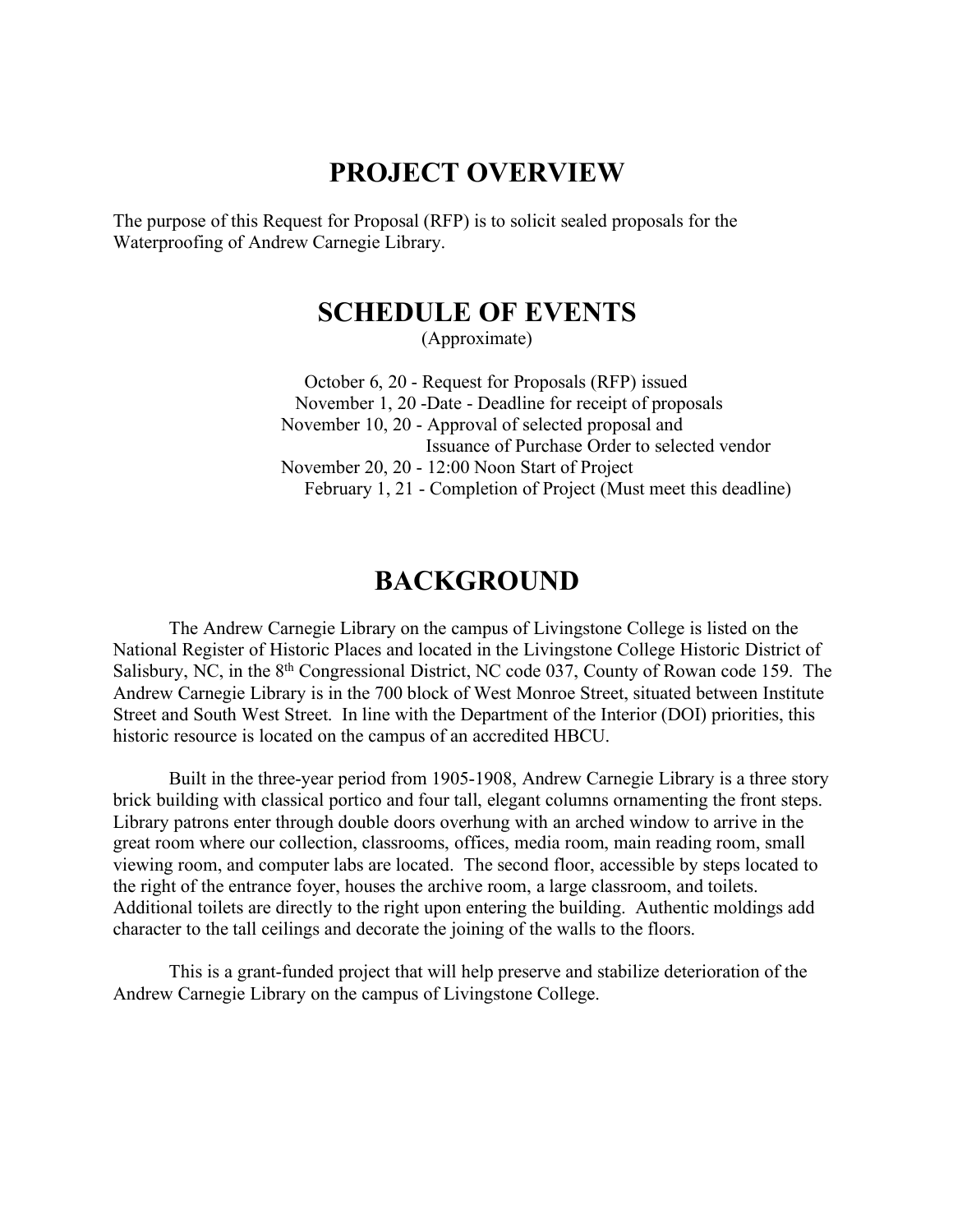## **SPECIFICATIONS**

#### **I. Work**

a. The term "Work" includes all labor, materials, equipment, and services required of the CONTRACTOR, as shown, described, or inferred in the SCOPE OF WORK. The CONTRACTOR is only to use its own forces and/or Institution approved subtrades to undertake the Work. The CONTRACTOR may not sub out further work without the prior written consent of the INSTITUTION, such consent to be granted at the discretion of the College.

#### **II. General Site Maintenance**

- a. Clean all the old residue off the walls by scraping, grinding, and/or sandblasting.
- b. The CONTRACTOR shall clean up, remove, and dispose of all debris associated with this work to maintain the cleanliness of the property.
- c. The CONTRACTOR is responsible for protecting the work of other tradesmen from any damage caused by his own workforces.
- d. The CONTRACTOR shall be responsible for the repair and/or replacement of any protected trees damaged by his own workforces.
- e. The CONTRACTOR will locate all utility lines.

#### **III. Contractor Responsibilities**

- a. The CONTRACTOR is responsible to familiarize himself with the site and point out any potential problems before starting the job.
- b. The awarding of this Contract shall be based on the assurance that adequate, qualified manpower will be provided to carry out this scope of work, and work will be commenced and completed as per the Project Schedule.
- c. The CONTRACTOR must provide coverage against workmanship or installation errors. The warranty will cover the completion of work and gives the CONTRACTOR the right to fix any defective work.
- d. Cooperate with other tradesmen to ensure a smooth and safe flow of work.
- e. Provide a plan detailing the sequencing of work.
- f. The CONTRACTOR agrees to do all work per the plans, specifications, and performance standards and following good building practice, all civic, municipal, provincial, and federal laws and codes pertaining thereto and to the satisfaction of the INSTITUTION.
- g. The CONTRACTOR further agrees to obtain all licenses required in connection with his work.
- h. The CONTRACTOR agrees that the INSTITUTION is not responsible for fire, theft, loss, and/or vandalism of any of the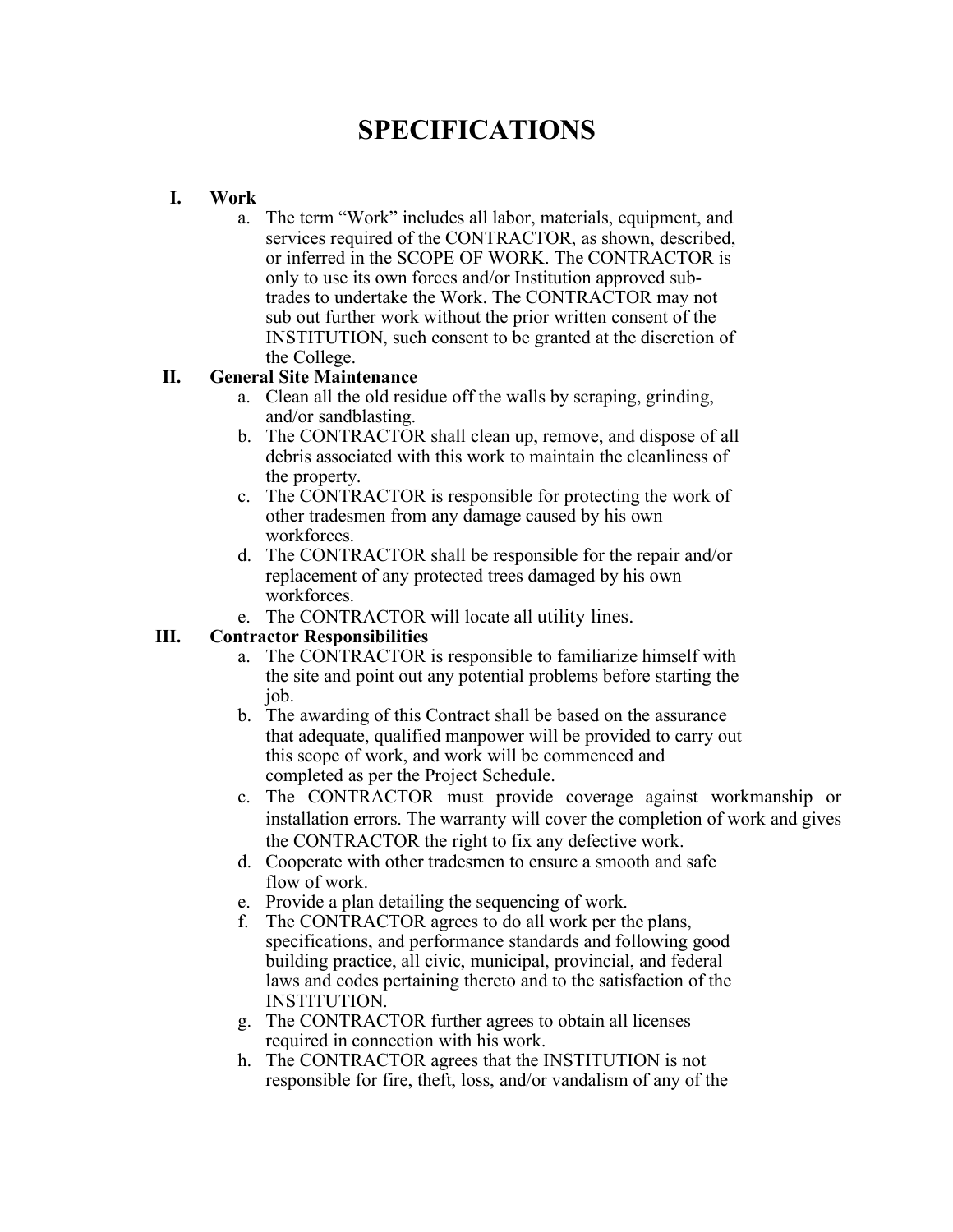CONTRACTOR's tools, equipment, materials, supplies, and/or work in progress.

i. Remove all the shrubs and small trees from around the building and restore to original condition upon completion of waterproofing. Along with the submission of a landscape design for post-waterproofing completion.

#### **IV. Waterproofing Requirements**

- a. The work shall include, but shall not necessarily be limited to, the following:
	- i. To supply all labor, materials, supervision, and equipment for the suspended slab waterproofing application.
	- ii. All work shall be performed following the submitted contract documents, specifications, and all relevant codes.
	- iii. The CONTRACTOR shall install the waterproofing membrane per all building codes and the manufacturer's recommended specifications.
	- iv. Apply the waterproofing elastomeric membrane and drainboard.
	- v. Foundation drains consisting of schedule 40 slotted pipe wrapped in geotextile fabric must be installed around the foundations just below the top of the footings and emptied into one of the two dosing tanks.
	- vi. Install a drain that would encapsulate the footprint of the building, excluding the backside.
	- vii. Install a 4" schedule 40 slotted pipe wrapped in geotextile must be installed and #67 washed stone from the bottom of the ditch up to around 2 ft. to 2.5' from the surface and, empty into one of the two dosing tanks, 3 ft. x 3 ft. x 6-8 feet deep that is equipped with an alarm system that will sound off to prevent flooding.
	- viii. Provide and install necessary sump pump.
		- ix. Repair all the downspout drains with Schedule 40 PVC.
		- x. Backfill and grade the finish elevation with as much positive slope possible away from the building as possible.

V. Areas to be Sandblasted at a cost of <u>equilibrary</u> per sq. ft for an estimated 2,237 It is possible that none has to be Sandblasted

Add \$

2. Figure 2,237 sq. ft. to receive Moisture-Loc Foundation Coating at early per Sq. Ft.

*Soil that cannot be removed with a JCB 213-S or JD 410-B Backhoe with a Rock Tooth will be removed by other methods from the site and suitable backfill brought in from off-site at cost + 15%. A certificate of insurance must be provided to the owner.*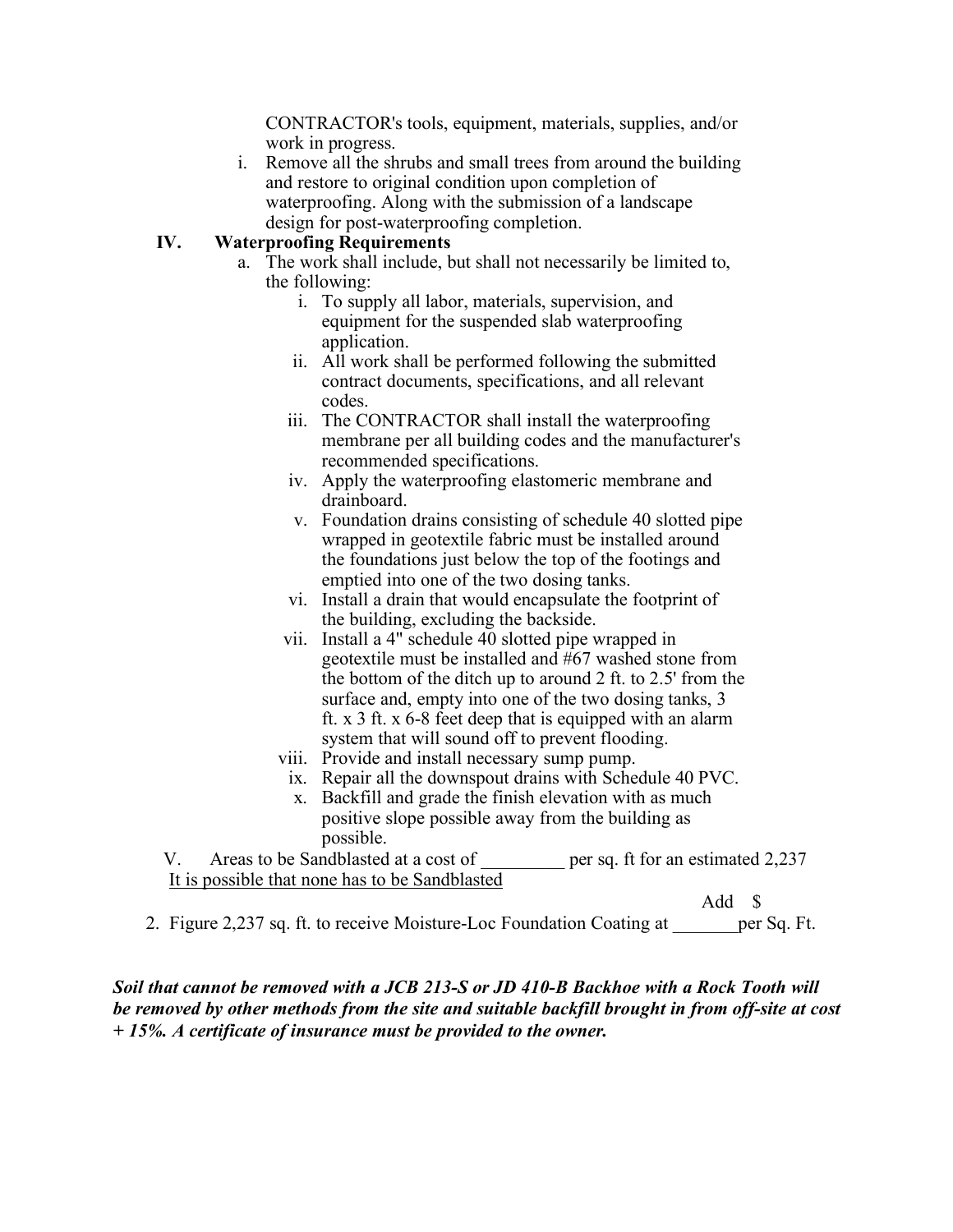#### **Warranty**

Exterior Waterproofing: Exterior waterproofing materials and workmanship must be warranted for a period of five (5) years, where applied, to eliminate water intrusion and prevent standing or ponding water.

All work is in accordance with North Carolina building codes. Compromises in the structure such as but not limited to foundation cracks, or changes, in drainage or landscaping can affect the warranty if altered from the original installation of same. The Waterproofing membrane is guaranteed for the life of the structure regardless of ownership by the manufacturer.

**General** This warranty is valid only after balance of payment is made in full. Our work includes work associated with water and moisture control. No guarantee that the work will prevent, stop or kill mold. The warranty covers the elimination of foundation water and moisture intrusion, but does not include all possible sources for intrusion such as but not limited to plumbing or HVAC failures, a compromise to the original installation, owner behavior or landscaping alterations.

## **VENDOR QUALIFICATIONS**

The offeror MUST provide at least two references, of similar interior-work, in which their company completed using their own contractor or the same sub-contractor you are planning to use for this project. Please provide us company/institution name, contact name, phone number and email address. This is a grant-funded project and firms/contractors/consultants that have at least five years' experience with historic preservation and using the Secretary of the Interior's Standards are preferred.

## **PRICING**

Please provide pricing for your recommended interior-work. Total price (please list) should be all-inclusive.

## **PREPARATION AND SUBMISSION**

#### A. General Requirements

RFP Response: In order to be considered for selection, Offerors must submit a complete response to this RFP. One (1) original copy of your proposal must be submitted to:

Livingstone College Purchasing Office 2nd Floor, Price Bld. 701 West Monroe St. Salisbury, NC 28144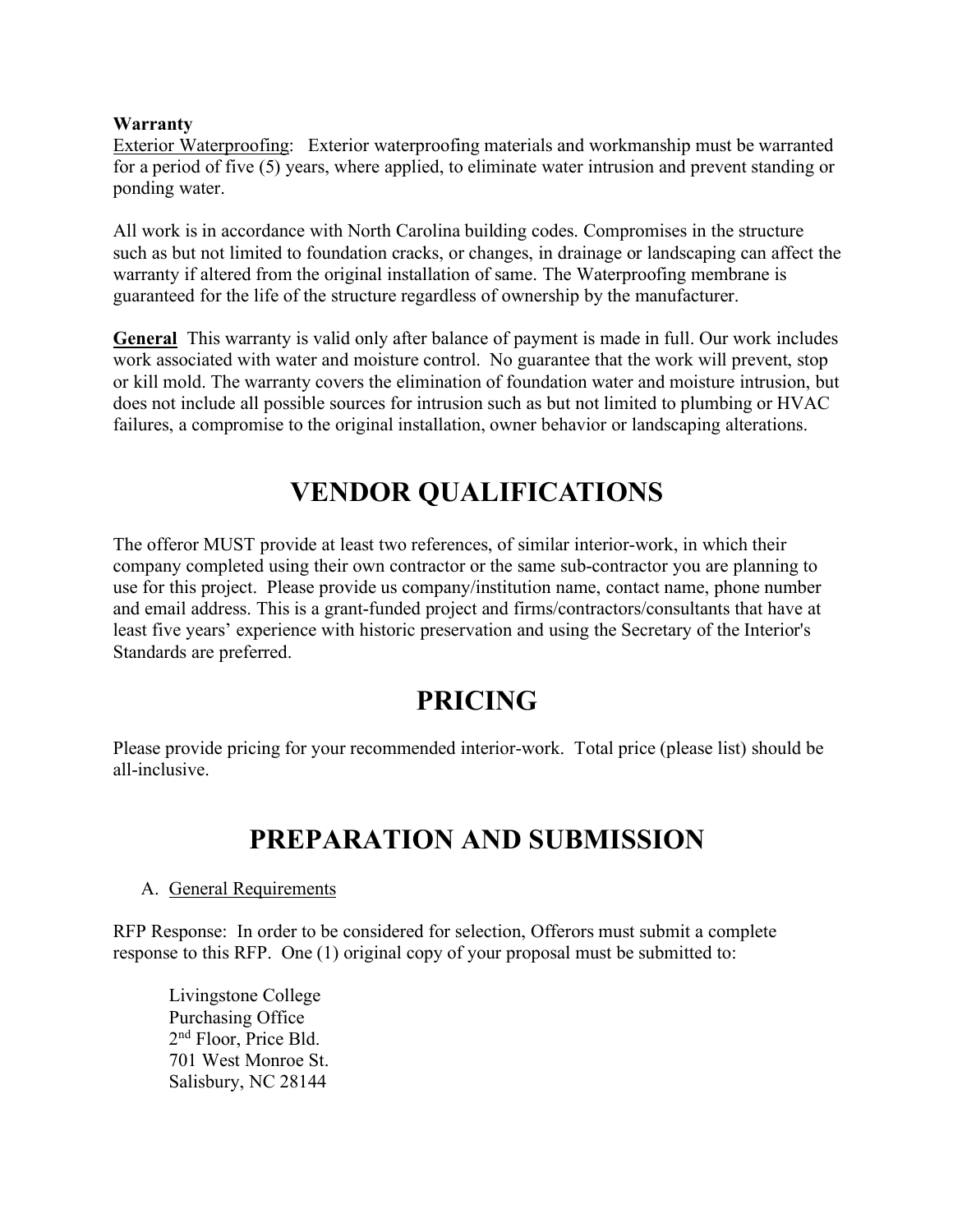#### **Andrew Carnegie Library-waterproofing" in the lower left corner of the return envelope or package.**

No other distribution of the proposals shall be made by the Offeror.

- 1. Proposal Preparation
	- a. Proposals shall be signed by an authorized representative of the Offeror. All information requested should be submitted. Failure to submit all information requested may result in Livingstone College requiring prompt submission of missing information and/or giving a lowered evaluation of the proposal. Proposals which are substantially incomplete or lack key information may be rejected by Livingstone College at its discretion.
	- b. Proposals should be prepared simply and economically providing a straightforward, concise description of capabilities to satisfy the requirements of the RFP. Emphasis should be on completeness and clarity of content.
	- c. Proposals should be organized in the order in which the requirements are presented in the RFP. Each paragraph in the proposal should reference the description of the corresponding section of the RFP. Information which the offeror desires to present that does not fall within any of the requirements of the RFP should be inserted at an appropriate place or be attached at the end of the proposal and designated as additional material. Proposals that are not organized in this manner risk elimination from consideration if the evaluators are unable to find where the RFP requirements are specifically addressed.
	- d. Livingstone College reserves the right to reject any proposal, part of a proposal, or all proposals.

#### **Specific Requirements**

Proposals should be as thorough and detailed as possible so that Livingstone College may properly evaluate your capabilities to provide the required goods. Offerors are required to submit the following information/items as a complete proposal:

- 1. The return of the General Information Form and addenda, if any, signed and filled out as required.
- 2. The vendor, to whom the contract is awarded, shall within ten (10) days after notice of award thereof furnish a bond to guarantee the performance of the contract. Such bond shall be with sufficient surety and in the amount of at least fifty percent (50%) of the amount of the contract. Failure on the part of the contractor to furnish such bond shall void previous award.